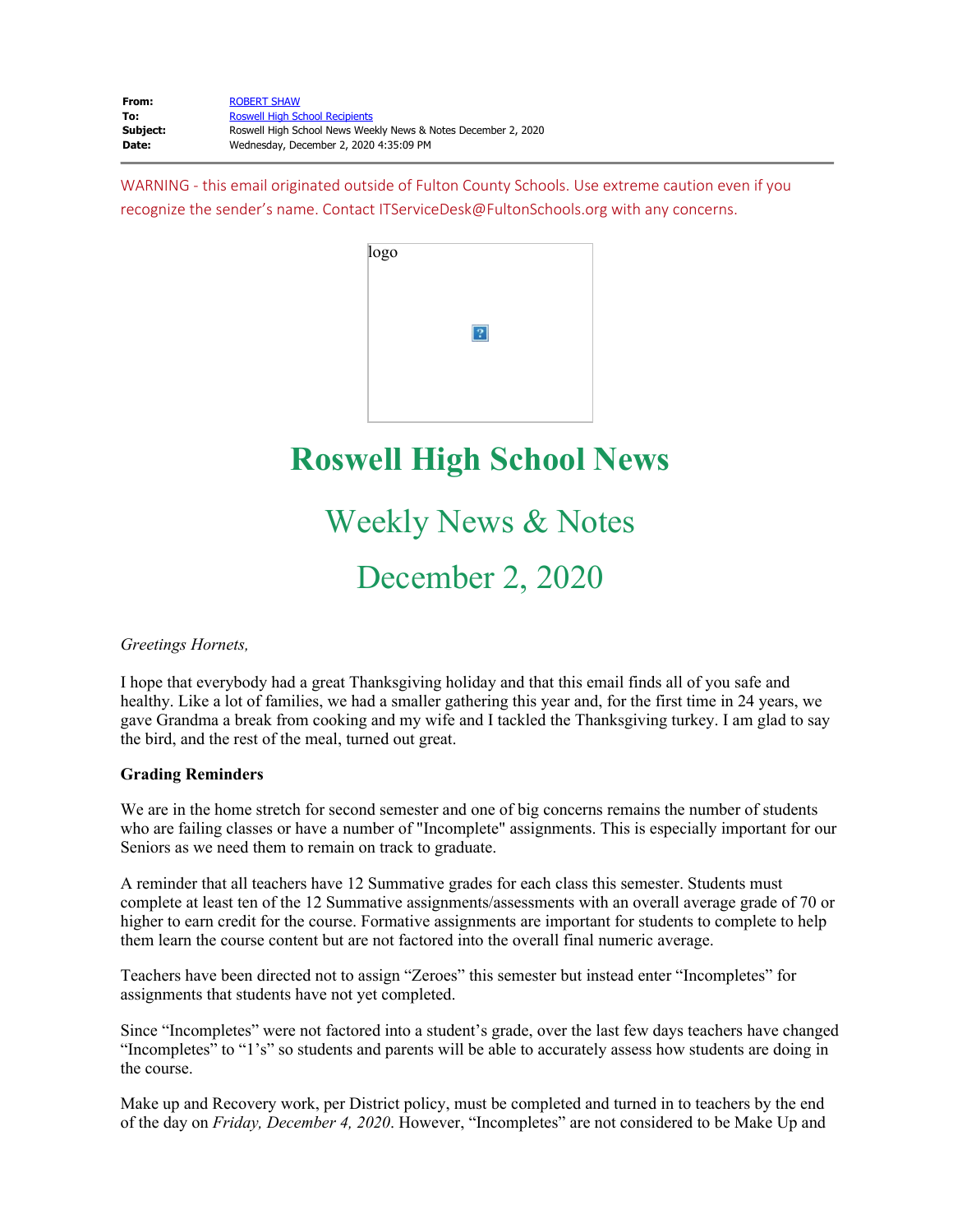## **Bell Schedule Adjustment to Clear Incompletes**

To further support our Face-To-Face and Remote students, Roswell High is going to adjust our bell schedule to add additional time to sixth period starting Monday, December 7, 2020 until Friday, December 11, 2020.

Students will remain in their sixth period class to clear any remaining Incompletes for any class, or they may use this time to work ahead to prepare for upcoming assessments, projects, or final exams.

The bell schedule for that week is below:

| 1st                                   |                                  | 8:20AM - 9:10 AM (50 MIN)   |  |
|---------------------------------------|----------------------------------|-----------------------------|--|
| 2nd                                   |                                  | 9:17 AM - 10:02 AM (45 MIN) |  |
| 2rd                                   | $10:09$ AM $- 10:54$ AM (45 MIN) |                             |  |
|                                       | A Lunch                          | 11:01 am $-$ 11:26 AM       |  |
| 4 <sup>th</sup>                       | B Lunch                          | $11:31$ AM $- 11:56$ AM     |  |
|                                       | C Lunch                          | 12:01 PM $-$ 12:26 PM       |  |
|                                       | D Lunch                          | 12:31 PM $-$ 12:56 PM       |  |
| 5th                                   | 1:03 PM - 1:48 PM (45 MIN)       |                             |  |
| 6th                                   | 1:55 PM - 2:40 PM (45 MIN)       |                             |  |
| <b>Clearing</b><br><b>Incompletes</b> |                                  | 2:40 PM - 3:30 PM (50 MIN)  |  |

Students in grades 9-12 who do not have *any* Incompletes for Summative Assignments – for all classes, not just  $6<sup>th</sup>$  period-will be allowed to leave campus at 2:40 p.m. These students must have a ride and will not be allowed to linger on campus. Students may not leave campus and return for the bus at 3:30. Athletes or students who have an after-school club or activity should remain in their sixth period class. Students who leave school and have Incompletes for Summative Assessments will face disciplinary consequences. Buses will run their normal routes at the normal times.

Teachers may hold work sessions or study sessions and are required to provide students a pass to attend these sessions during this time.

Teachers may also elect to combine classes so they may be able to work with remote students confidentially or hold parent meetings online.

This has been a challenging semester and schools throughout the country are trying to provide opportunities for our students to successfully complete the semester and remain on track to graduate. The hope is that our students will take advantage of this opportunity to either complete missed assignments or prepare for the end of the semester.

### **End of the Semester Information**

Please click **[HERE](https://www.fultonschools.org/cms/lib/GA50000114/Centricity/ModuleInstance/50391/Community20202021.pdf)** for all the information you need for the End of the Semester. This includes information about Summative Assessments, Grading, bell schedules, and more.

### **Face to Face or Remote Learning Next Semester?**

Make your decision now. The Election Window is open between November 19th and December 11<sup>th</sup>. Click **[HERE](https://nam11.safelinks.protection.outlook.com/?url=https%3A%2F%2Ffultonschools.az1.qualtrics.com%2Fjfe%2Fform%2FSV_1SlCTwRkD5mz8mp&data=04%7C01%7Cmurphys%40fultonschools.org%7Ceba6b864a8854de25fc808d8970a2234%7C0cdcb19881694b70ba9fda7e3ba700c2%7C1%7C0%7C637425417078257038%7CUnknown%7CTWFpbGZsb3d8eyJWIjoiMC4wLjAwMDAiLCJQIjoiV2luMzIiLCJBTiI6Ik1haWwiLCJXVCI6Mn0%3D%7C1000&sdata=%2Bn5qXBkOPxze276JSIUt1M9sJU%2BOsCiM4lT2NSZaq%2FE%3D&reserved=0)** for the survey.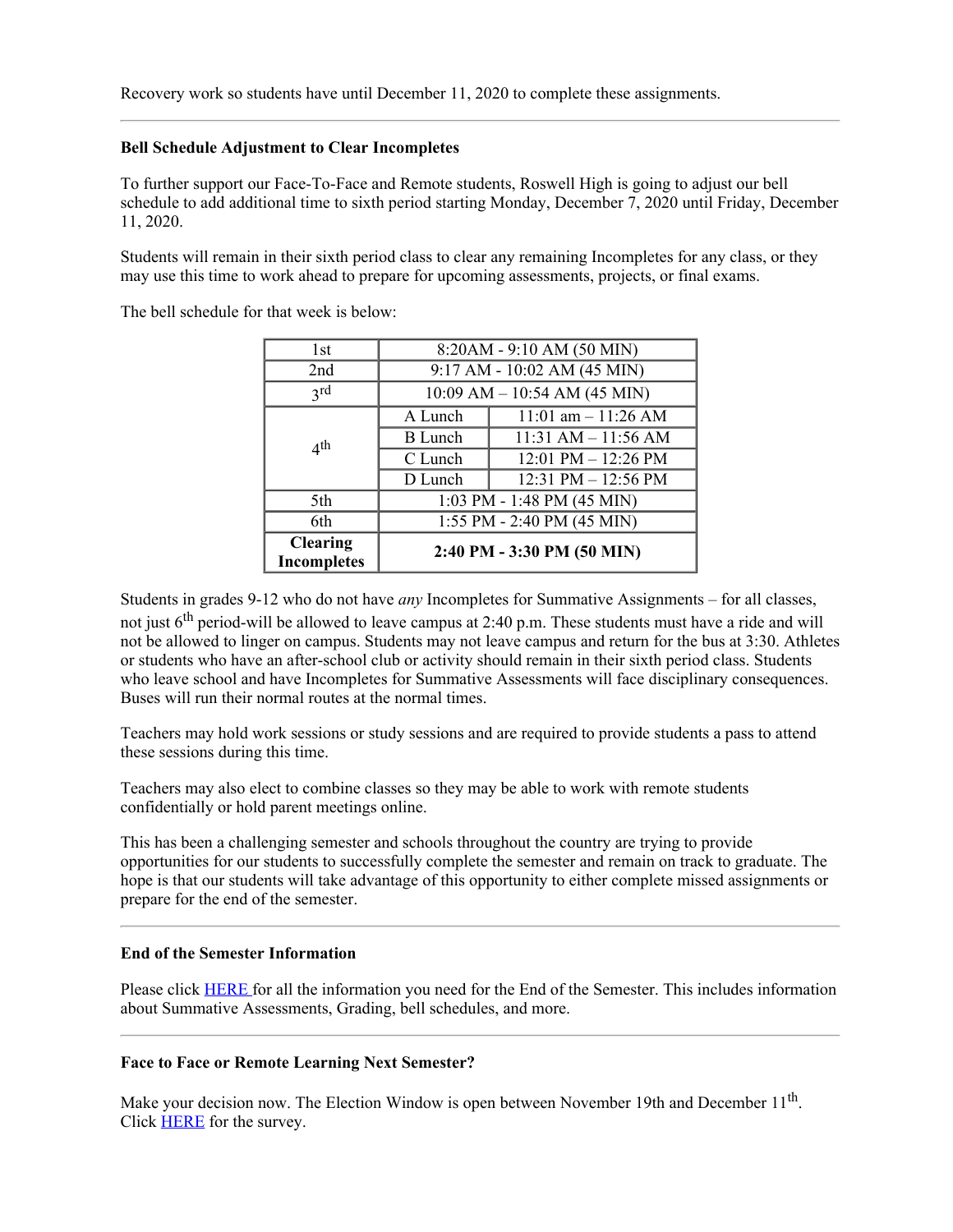## **RHS VOX Call for Submission**

The RHS Literary Magazine creates a publication each year that is filled with student literature and art; that is why the magazine is called *VOX*, or voice. It's time to collect your work! Please submit writing or artwork by December 11<sup>th</sup>. Just go to [https://www.rhsvox.com/](https://nam11.safelinks.protection.outlook.com/?url=https%3A%2F%2Fwww.rhsvox.com%2F&data=04%7C01%7Cmurphys%40fultonschools.org%7Ceba6b864a8854de25fc808d8970a2234%7C0cdcb19881694b70ba9fda7e3ba700c2%7C1%7C0%7C637425417078267032%7CUnknown%7CTWFpbGZsb3d8eyJWIjoiMC4wLjAwMDAiLCJQIjoiV2luMzIiLCJBTiI6Ik1haWwiLCJXVCI6Mn0%3D%7C1000&sdata=ddN6pUsPvAxeLfV987WFZRTVaUTMtxNMcfE6sofrv8s%3D&reserved=0) for a minute to get a few details. It can be old stuff or new stuff so long as it hasn't been published before! If your work is accepted, it will be featured in print, and it may be reviewed by the Georgia Scholastic Press Association. Email [rhsvoxsubmit@gmail.com](mailto:rhsvoxsubmit@gmail.com) or [bregeth@fultonschools.org](mailto:bregeth@fultonschools.org) if you have any questions. Submit today!

## **Student Check Out Before Holidays**

Due to very high volume in the front office, it has been a longstanding RHS policy on the day preceding a holiday to allow early student checkouts up until 2:00 p.m.

All students who plan to checkout prior to 2:00 p.m. must present a signed parent's note to the attendance office prior to the 8:20 a.m. bell on the day of check out, in order receive an off campus pass. *No phone calls, emails or faxes will be accepted per our RHS handbook policy.*

There will be no student checkouts after 2:00pm on the following dates:

Friday, 11/20/20 Friday, 12/18/20 Thursday, 2/11/21 Thursday, 3/11/21 Friday, 4/2/21

### **FREE Meal Kits for Winter Break**

To ensure children have access to essential nutrition over Winter Break, Fulton County School Nutrition is providing FREE Meal Kits to all students attending school Face to Face. On this special distribution day, children will receive an additional Meal Kit with 10 meals, 5 breakfasts  $\&$  5 lunches, to be enjoyed during Winter Break. Please [return](https://www.fultonschools.org/cms/lib/GA50000114/Centricity/Domain/98/High%20Winter%20Break%20Meal%20Kit%20Request.pdf) this form to the RHS Cafeteria Manager by December 11, 2020.

### **Reminder - Parent COVID Reporting Portal**

Thank you to those of you who have asked about how the notification process works if a student or staff member at Roswell High School tests positive for COVID.

If we have any report of a case, nurses with the school district reach out to the Fulton County Board of Health with information about the case. The Board takes the information provided by the nurse and advises the District and the local school administration regarding whether any parents or staff members need to be notified and what information that notification should contain. This may be based on whether the COVID positive person entered the building, who the person may or may not have interacted with, and if people were wearing masks.

Here is where our community's role in this process is so very important. If you suspect that your student has had **any** interaction with a person who may be positive for COVID, **please report that to the portal** .

This could include contact at home, at school (with another student or staff member), with your family, or even at the store. This information helps our school nurses accurately communicate with the Board of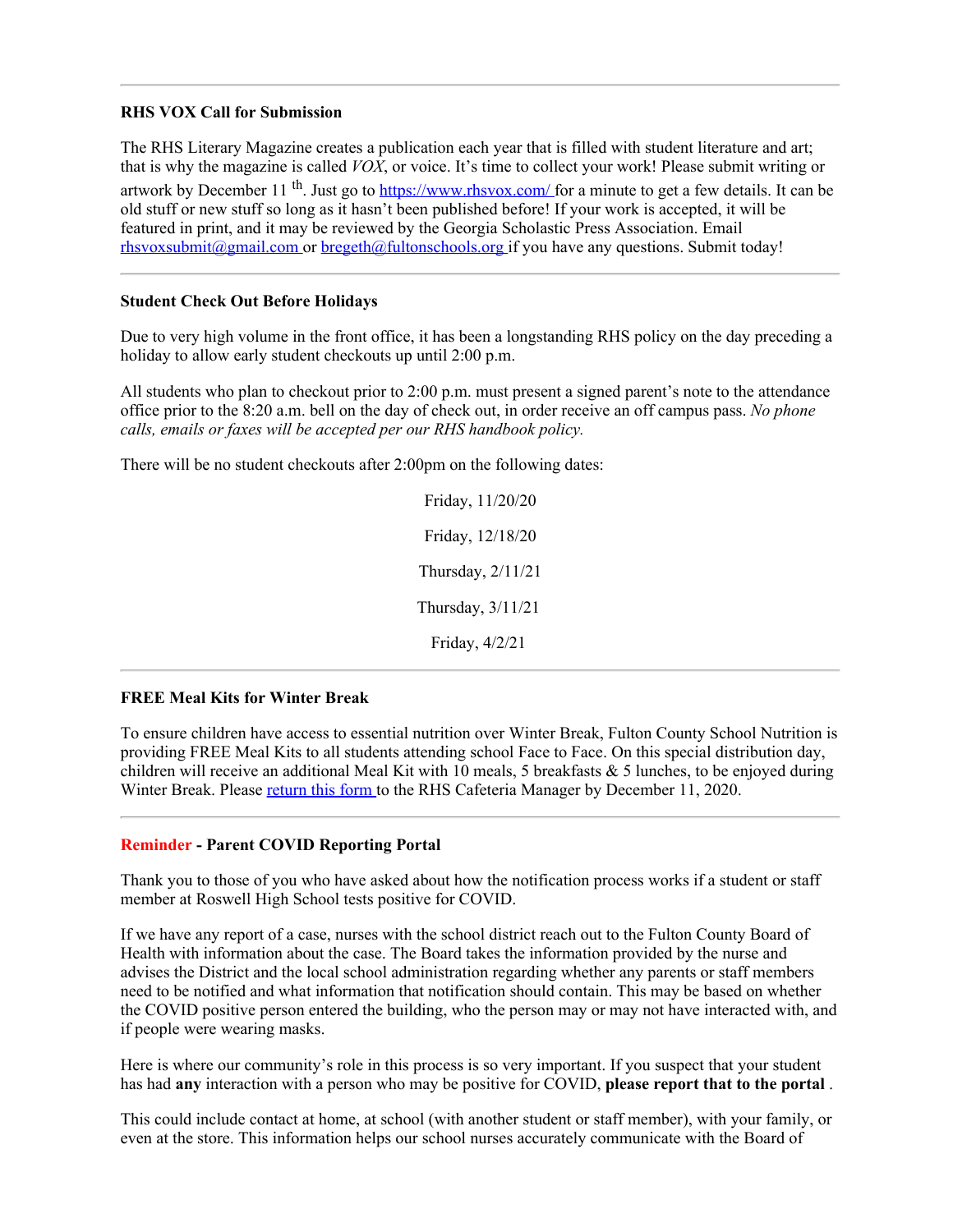Health and makes sure we are giving the appropriate people all the information they need to make the best decisions they can.

All of the information needed to make a report is **[HERE](https://nam11.safelinks.protection.outlook.com/?url=https%3A%2F%2Ffultonschools.az1.qualtrics.com%2Fjfe%2Fform%2FSV_6hWlX46FNk8pNlz&data=04%7C01%7Cmurphys%40fultonschools.org%7Ceba6b864a8854de25fc808d8970a2234%7C0cdcb19881694b70ba9fda7e3ba700c2%7C1%7C0%7C637425417078267032%7CUnknown%7CTWFpbGZsb3d8eyJWIjoiMC4wLjAwMDAiLCJQIjoiV2luMzIiLCJBTiI6Ik1haWwiLCJXVCI6Mn0%3D%7C1000&sdata=uu4LPeXE8UZf%2Fomxwqr1qgOE3g%2BxaHqRCKOaduL%2B%2FTo%3D&reserved=0)** or on the front page of the District website at [www.fultonschools.org](http://www.fultonschools.org/) .

## **Reminder - Personal Fitness Waivers - Due before December 18th**

If you have participated in a Fall Sport, Marching Band or JROTC, Personal Fitness Waivers should be submitted by the end of the semester. Forms are located on the school website and must be signed by your coach and returned to Student Services. Click [here](https://www.fultonschools.org/Page/21720) for details.

#### **Calendar Update**

Due to the Georgia run-off elections for both US Senate seats, January 5, 2021 will become a teacher workday for all schools as 62 schools will be polling sites on this date. January 6, 2021 will be the first day of the second semester for students.

| congrats2 |   |  |
|-----------|---|--|
|           |   |  |
|           | ? |  |
|           |   |  |
|           |   |  |

# **Reflections Winners (from PTSA)**

Congratulations to all the students who participated in this year's Reflections competition. The theme was "I Matter Because...". Here are the school winners for Roswell High School. These students will all go on to compete with all North Fulton students!

- Callie Barrow (photography, 1st place)
- Jack Fallon (photography 2nd place, and 2nd place music comp)
- Claire Mulkey (Literature, 1st place)
- Christina Wu (Literature 2nd place)
- Jack Merrell (Art, 1st place)
- Brooke Thompson (Dance, 1st place)
- Eric Neumann (Music, 1st place)

### **Eagle Scout**

Congratulation to Roswell student Lathan Rubant as he earned his Eagle Scout badge, the highest award in Scouting. For his Eagle Scout project, he built three storage sheds for the RHS Band Room. Congrats to Lathan and great job.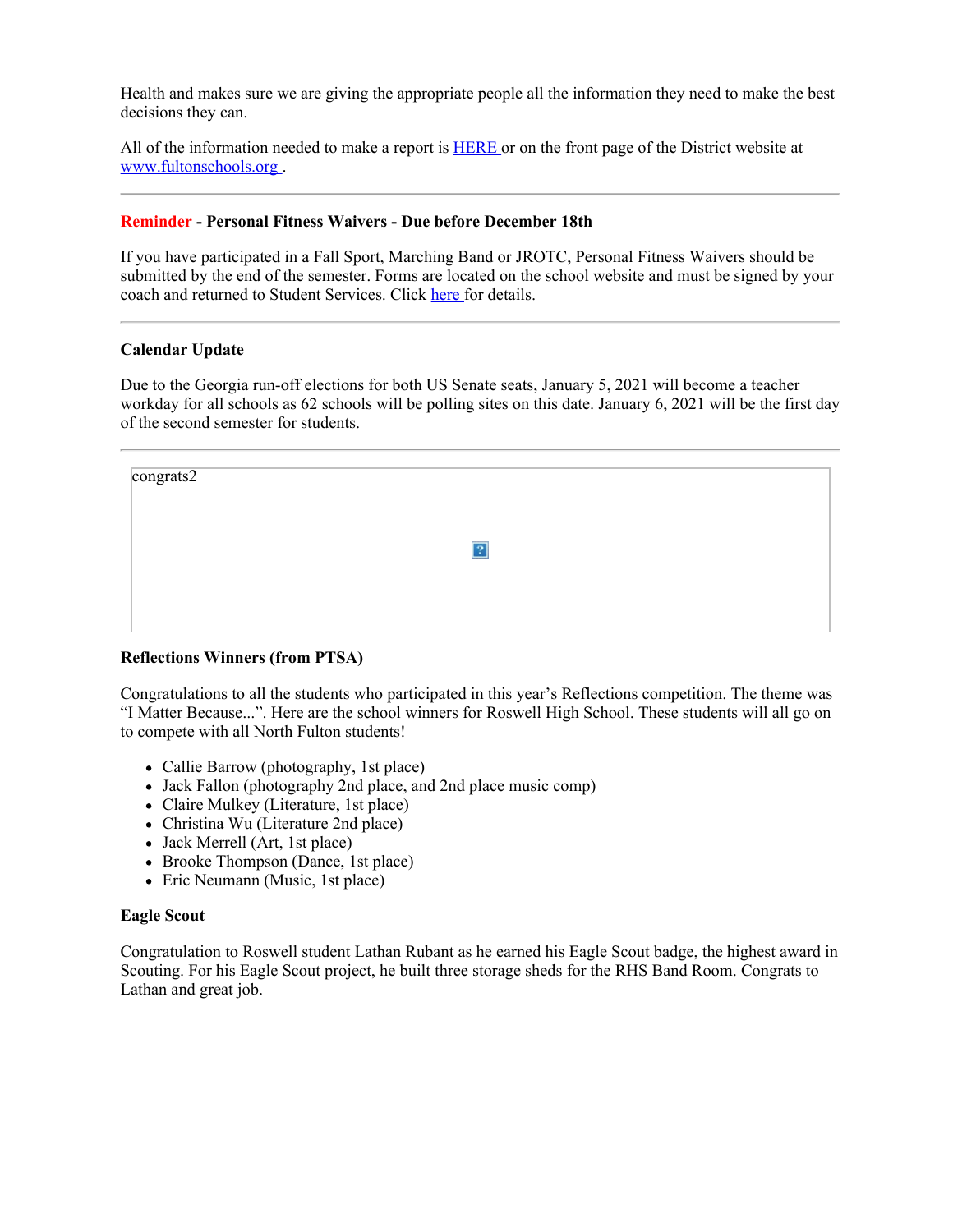

# **RHS JROTC Awards**

While the JROTC program could not have their fall awards program due to COVID concerns, the cadets have a lot to celebrate. Congrats to the following and thanks to Sgt. Marino and Lt. Col. Duplechien.

National Awards from last spring include:

*Seniors*

- Robert R Nemec-The Association of the United States Army JROTC Award and The United States Daughters of 1812 JROTC Medal as well as the JROTC Superior Cadet Medal
- Pierre Kossiefi-The Reserve Officers Association JROTC Leadership Medal as well as the JROTC Superior Cadet Medal
- Enrique Marques-The Daedalians JROTC Achievement Award
- Mary Rains-The JROTC Superior Cadet Medal

*Juniors*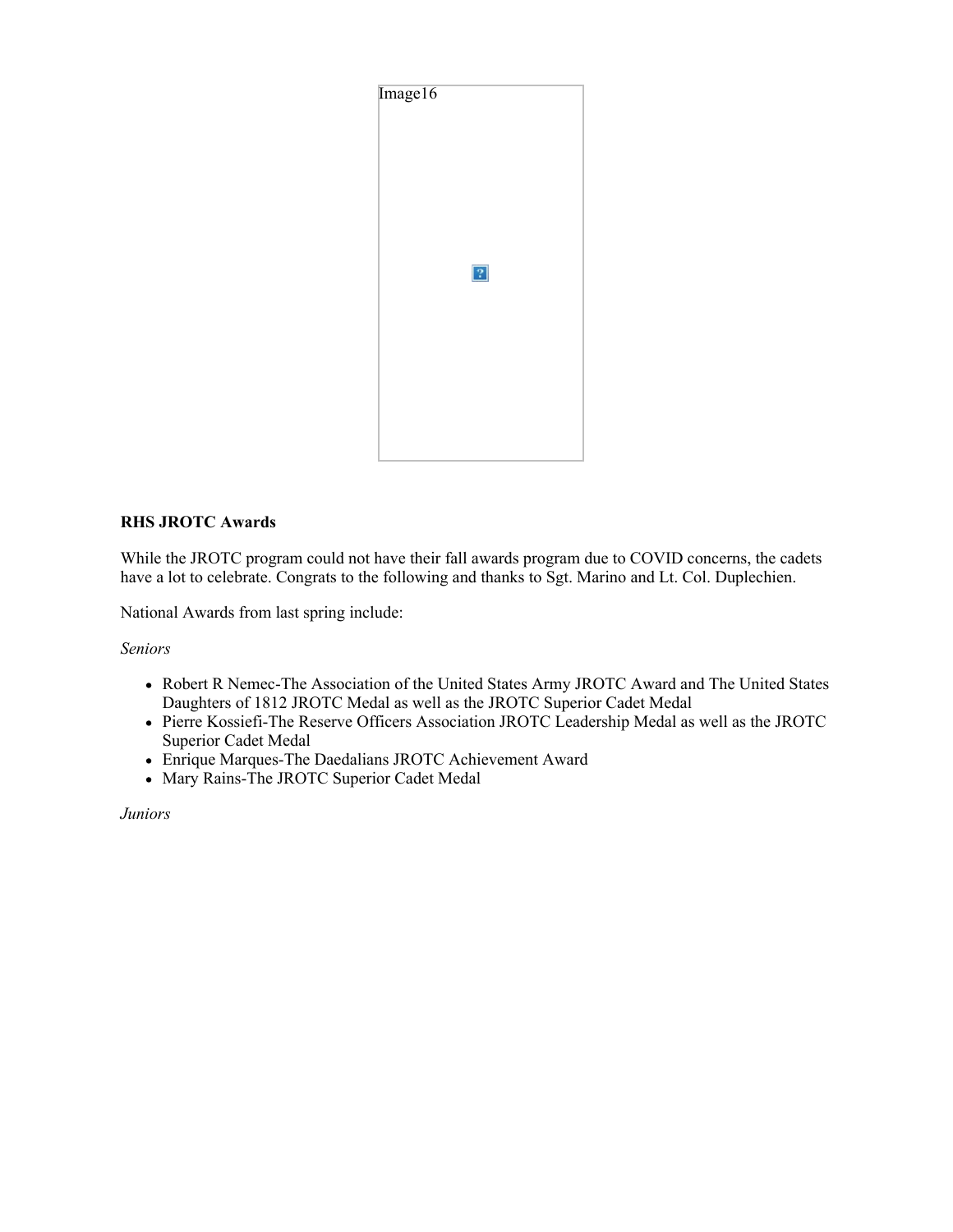*(L-R Myers Heidt, Daniel Ruiz, Eduardo Gomez)*

- Myers Heidt-The Military Order of Purple Hearts Distinguished Service Award and the JROTC Superior Cadet Medal
- Alexa Cabrera-The Military Officers Association of America Superior Cadet Award
- Daniel Ruiz-The Military Order of World Wars JROTC Award of Merit.

| JROTC2 |            |  |
|--------|------------|--|
|        |            |  |
|        | $\sqrt{2}$ |  |
|        |            |  |
|        |            |  |

*(L-R Adelita Martinez, Fernando Hunt, Luis Peralta)*

# **Region Athletic Director of the Year**

Congratulations to Roswell Athletic Director Ben Sutter as the other athletic directors in Region 5-7A voted Ben as the Region Athletic Director of the Year! Thanks to Coach Sutter for all he does for our school.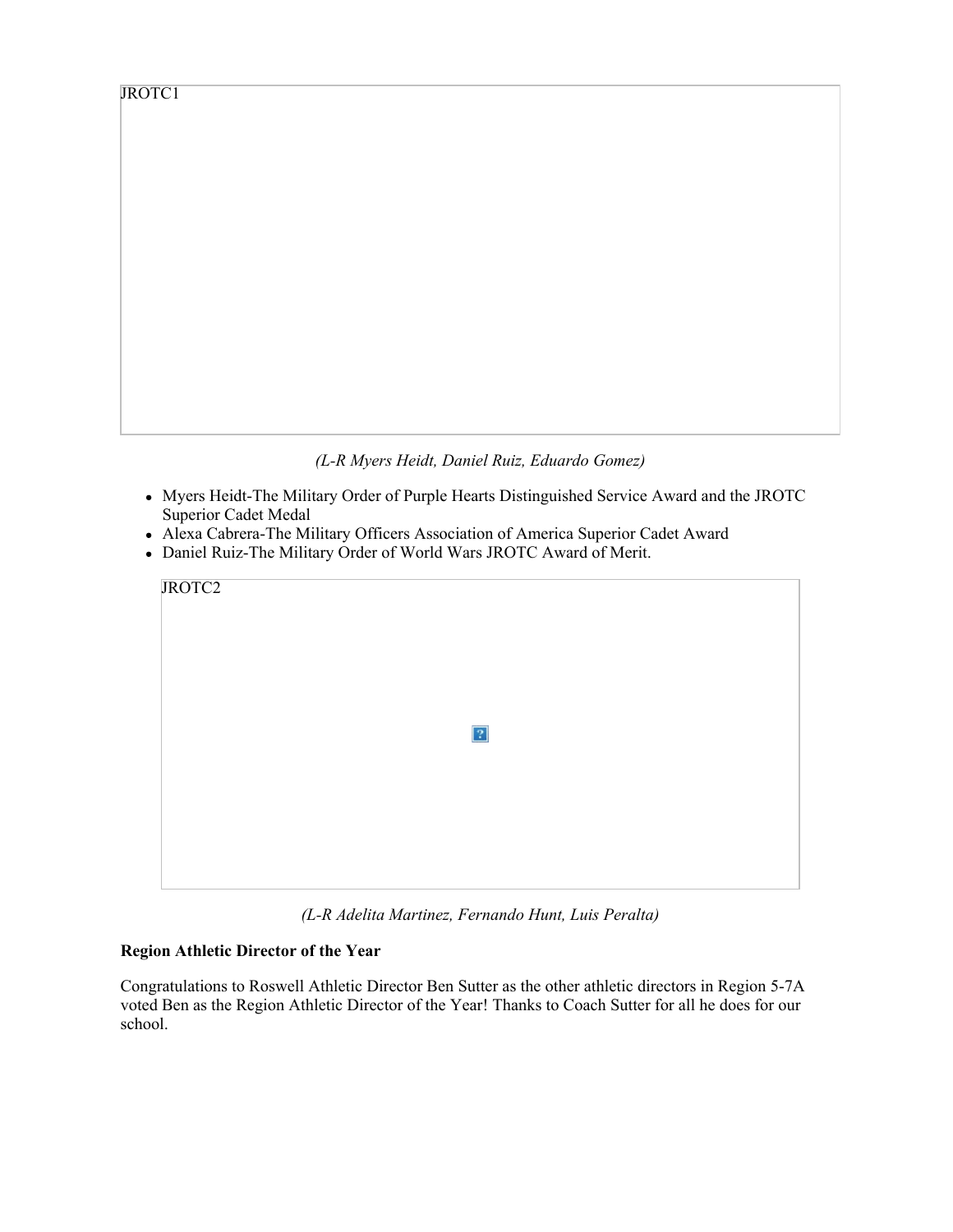

| $\boxed{?}$ |  |
|-------------|--|
|             |  |

# **Varsity Football**

With a 42-12 win over Woodstock on Friday, November 20, 2020, the Hornets finished the season as the Region Runner-Up and earned a first round playoff game at home on November, 27, 2020.

On the 27<sup>th</sup>, the Hornets took on the Mill Creek Hawks, the team that knocked us out of the playoffs last year, in the first round of the playoffs. The Hornets came back from a 27-deficit to win 28-27 and advance! You can see the [highlights](https://nam11.safelinks.protection.outlook.com/?url=https%3A%2F%2Fstatic.fox5atlanta.com%2Fsegment%2Fplayer-frame.html%3Fsite%3Dfts%26station%3Dwaga%26source%3Damp%26props%3DeyJ2aWRlbyI6Ijg3NTM4MSIsImFjY2Vzc0tleSI6Im8zUUxNb3pwdjhVTzI4TGZOSDVKM0w4aWRla05yQVlwIiwidG9rZW4iOiJleUpoYkdjaU9pSklVekkxTmlJc0luUjVjQ0k2SWtwWFZDSjkuZXlKMmFXUWlPaUk0TnpVek9ERWlMQ0pwYzNNaU9pSnZNMUZNVFc5NmNIWTRWVTh5T0V4bVRrZzFTak5NT0dsa1pXdE9ja0ZaY0NJc0ltVjRjQ0k2TVRZd05qWTVNREE1TlN3aWFXRjBJam94TmpBMk5qZzJORGsxZlEuWTdtWGl1LU1RZ2FrRFA0a01aNzdyZzJRMnNsZGZQcHJJbWMtS3JzRmlEcyIsIm1jcCI6IkVQRk9YIiwiZm9ybWF0IjoibTN1OCIsInRpdGxlIjoiTWlsbCBDcmVlayB2cy4gUm9zd2VsbCIsImRlc2NyaXB0aW9uIjoiTWlsbCBDcmVlayB2cy4gUm9zd2VsbCIsInBvc3RlciI6Imh0dHBzOi8vbm12eGR2cmEybXVpdjJhbWVqb3J6a3ZxZ2cuZ2Nkbi5hbnZhdG8ubmV0L2l1cGwvQ0Q0L0E0RC9DRDRBNERFRUIwNzM0NzhDODkzRDUwRTM4RTQ2Mjc4RC5qcGciLCJleHBlY3RQcmVyb2xsIjpmYWxzZSwiZXhwZWN0UHJlcm9sbFRpbWVvdXQiOjUsInJlY29tIjp0cnVlLCJwbHVnaW5zIjp7ImN1c3RvbUNvbXNjb3JlUGx1Z2luIjp7ImMzIjoiRk9YIDUgQXRsYW50YSIsImM2IjoiZnRzIiwic2NyaXB0IjoiaHR0cHM6Ly9zdGF0aWMuZm94dHYuY29tL3N0YXRpYy9vcmlvbi9zY3JpcHRzL2NvcmUvdXRpbHMvY29tc2NvcmUvQ3VzdG9tQ29tc2NvcmVQbHVnaW4uanMiLCJzZGsiOiJodHRwczovL3N0YXRpYy5mb3h0di5jb20vc3RhdGljL29yaW9uL3NjcmlwdHMvY29yZS91dGlscy9jb21zY29yZS9jb21zY29yZS03LjAuMC4xOTEwMTQuanMiLCJjbGllbnRJZCI6IjYwNDI5MDEiLCJuc19zdF9zdCI6IldBR0EiLCJ0aXRsZSI6Ik1pbGwgQ3JlZWsgdnMuIFJvc3dlbGwiLCJuc19zdF9jaSI6Ijg3NTM4MSJ9LCJjdXN0b21TZWdtZW50UGx1Z2luIjp7InNjcmlwdCI6Imh0dHBzOi8vc3RhdGljLmZveHR2LmNvbS9zdGF0aWMvb3Jpb24vc2NyaXB0cy9jb3JlL3V0aWxzL0N1c3RvbVNlZ21lbnRQbHVnaW4uanMiLCJwcmltYXJ5X2J1c2luZXNzX3VuaXQiOiJmdHMiLCJzZWNvbmRhcnlfYnVzaW5lc3NfdW5pdCI6IndhZ2EiLCJhcHBfbmFtZSI6ImZveDVhdGxhbnRhLmNvbSIsImFwcF9wbGF0Zm9ybSI6IndlYiIsImFwcF92ZXJzaW9uIjoiMS4wLjAiLCJzZWdtZW50SWQiOiJ2YVVkbkcxUWE1Qm1nZnVnOFJnemQzWXJ0MldLS2twTCJ9LCJkZnAiOnsiY2xpZW50U2lkZSI6eyJhZFRhZ1VybCI6IiIsImtleVZhbHVlcyI6eyJzdHlwZSI6WyJzcG9ydHMiXSwicHR5cGUiOiJ2aWRlby1jbGlwIiwiYyI6WyJoaWdoLTUtc3BvcnRzIiwiaGlnaC01LXNwb3J0cyJdLCJkIjoid2ViIn19fX19%23amp%3D1&data=04%7C01%7Cmurphys%40fultonschools.org%7Ceba6b864a8854de25fc808d8970a2234%7C0cdcb19881694b70ba) from Fox5 and check out the GHSA 7A Playoff brackets by clicking [HERE](https://nam11.safelinks.protection.outlook.com/?url=https%3A%2F%2Fwww.ghsa.net%2F2020-2021-ghsa-class-aaaaaaa-state-football-championship-bracket&data=04%7C01%7Cmurphys%40fultonschools.org%7Ceba6b864a8854de25fc808d8970a2234%7C0cdcb19881694b70ba9fda7e3ba700c2%7C1%7C0%7C637425417078287023%7CUnknown%7CTWFpbGZsb3d8eyJWIjoiMC4wLjAwMDAiLCJQIjoiV2luMzIiLCJBTiI6Ik1haWwiLCJXVCI6Mn0%3D%7C1000&sdata=mYKYMeydXMbiao3pt3B0xrEDkzk6guZw8Xz6%2BiSFvKk%3D&reserved=0). Congrats to the Hornets and good luck next week at Norcross.

| december |  |  |
|----------|--|--|
|          |  |  |
|          |  |  |
|          |  |  |

**Roswell High School**